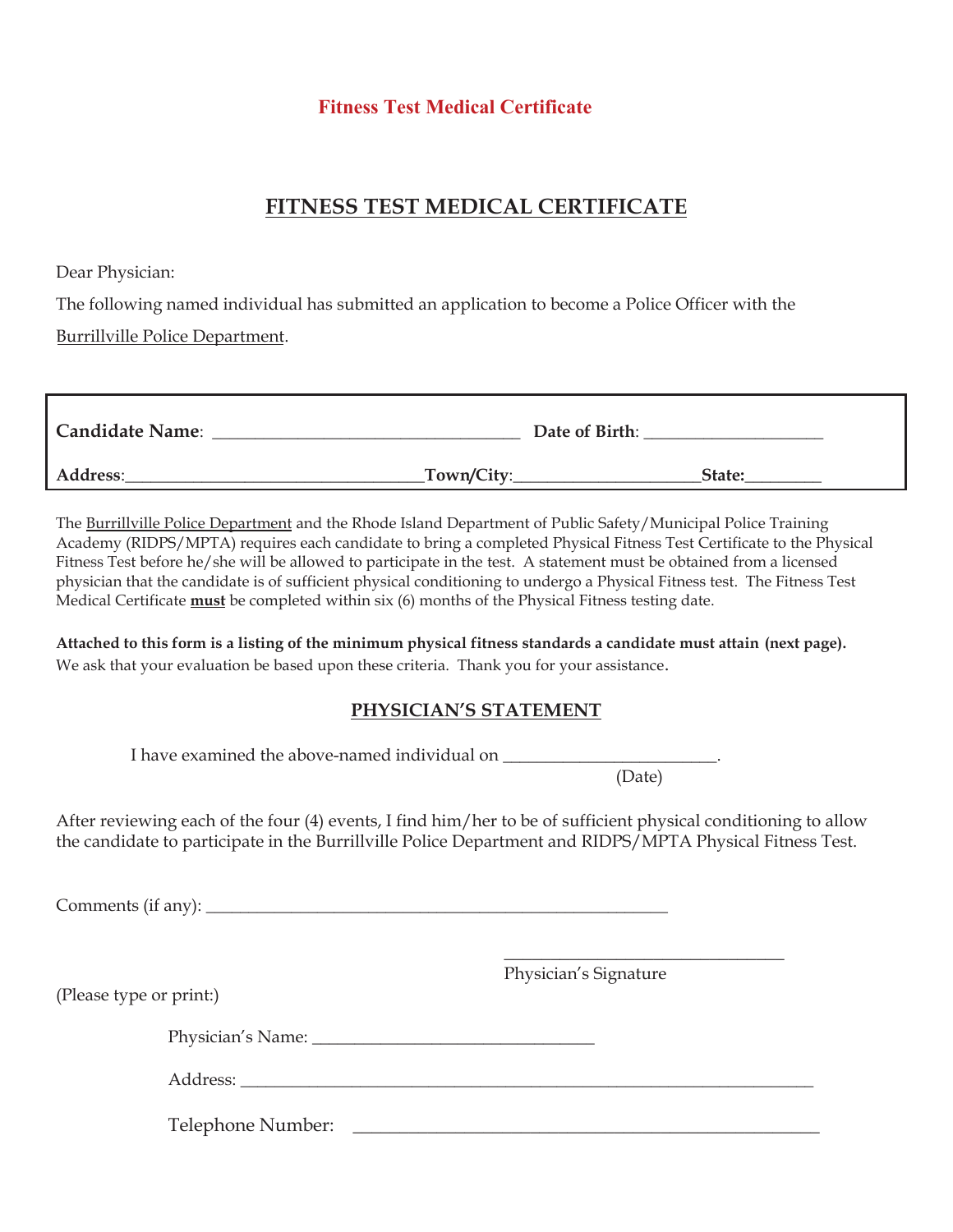|        | <b>Physical Fitness Assessment</b> |                        |             |       |       |
|--------|------------------------------------|------------------------|-------------|-------|-------|
|        |                                    | <b>40th Percentile</b> |             |       |       |
|        |                                    | 1 Minute Push-Up       |             |       |       |
|        | Age<20   20-29   30-39   40-49     |                        |             |       | 50-59 |
| Male   | 29.0                               | 29.0                   | 24.0        | 18.0  | 13.0  |
| Female | 15.0                               | 15.0                   | 11.0        | 9.0   | n/d   |
|        | <b>1.5 Mile Run-Aerobic Power</b>  |                        |             |       |       |
|        | Age<20 20-29                       |                        | $30 - 39$   | 40-49 | 50-59 |
| Male   | 12:38                              | 12:38                  | 12:58       | 13:50 | 15:06 |
| Female | 14:50                              |                        | 14:50 15:43 | 16:31 | 18:07 |
|        |                                    | 1 Minute Sit-up test   |             |       |       |
|        | Age < 20                           |                        | 20-29 30-39 | 40-49 | 50-59 |
| Male   | 41.0                               | 38.0                   | 35.0        | 29.0  | 24.0  |
| Female | 32.0                               | 32.0                   | 25.0        | 20.0  | 14.0  |
|        |                                    | 300 Meter Run          |             |       |       |
|        | Age<20                             | $20 - 29$              | 30-39       | 40-49 | 50-59 |
| Male   | 59.0                               | 59.0                   | 58.9        | 72.0  | 83.2  |
| Female | 71.0                               | 71.0                   | 79.0        | 94.0  | n/d   |
|        |                                    |                        |             |       |       |
|        |                                    |                        |             |       |       |